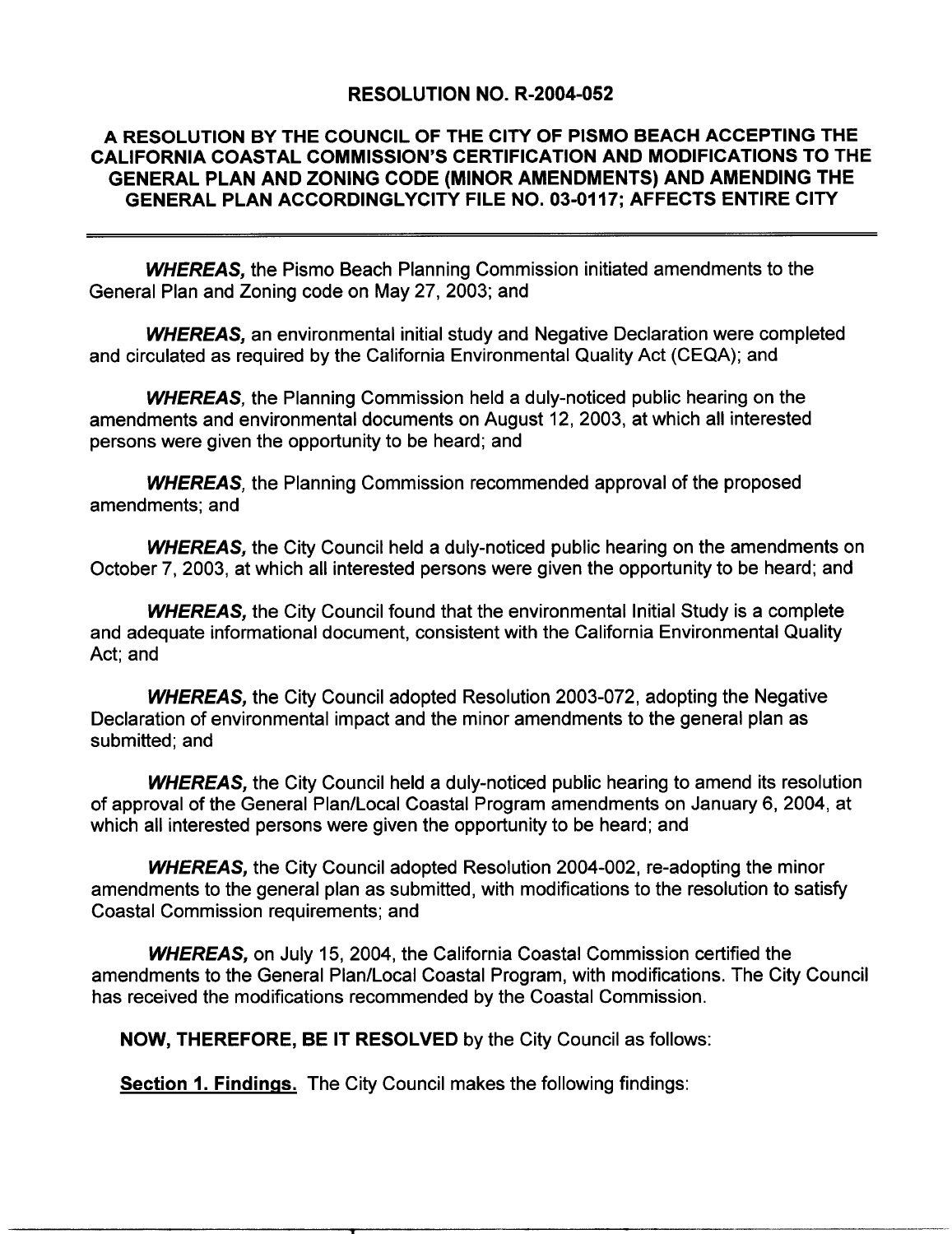- 1. The project consists of amendments to the General Plan and 1983 Zoning Code/Local The project consists of amendments to the General Plan and 1983 Zoning<br>Coastal Program to correct errors and inconsistencies, as modified by<br>Commission. The project co<br>Coastal Progr<br>Commission.<br>The amendme tne Coastal The project consists of amendments to the General Fian and 1000 Eoming 600<br>Coastal Program to correct errors and inconsistencies, as modified by the<br>3. The amendments, as modified, will not create significant environmental
- 
- 2. The amendments, as modified, will not create significant environmental impacts.<br>3. The modifications suggested by the Coastal Commission do not change the environmental status of the project or require additional enviro 2. The amendments, as modified, will not create significant environmental impacts.<br>3. The modifications suggested by the Coastal Commission do not chan environmental status of the project or require additional environmenta
- The modifications suggested by the Coastal Commission do not change the environmental status of the project or require additional environmental review.<br>4. The amendments, as modified by the Coastal Commission, are consiste Coastal Act. 1. The amendments, as modified by the Coastal Commission, are consistent with the<br>
Coastal Act.<br>
Section 2. Action. The City Council does hereby<br>
1. Determine that the Negative Declaration of Environmental Impact, attached

- Coastal Act.<br> **ttion 2. Action.** The City Council does hereby<br>
Determine that the Negative Declaration of Environmental Impact, attached as Exhibit<br>
A, is based on an adequate environmental study and adequately addresses t **Commendial Constraint Constrained by Commission**<br>A, is based on an adequate environmental study are<br>modifications recommended by the Coastal Commission; Determine that the Negative Declaration of Environmental Impact, attached as Exhibit<br>A, is based on an adequate environmental study and adequately addresses the<br>modifications recommended by the Coastal Commission;<br>Certify
- Determine that the Negative Declaration<br>A, is based on an adequate environm<br>modifications recommended by the Coast<br>Certify that the amendments to the Gene<br>Program are intended to be implemented<br>of the Public Resources Code ar Commission,<br>ral Plan and 1983 Zoning Code/Local Coastal<br>in a manner fully in conformity with Division 20<br>؛ known as the Coastal Act, and approve the Certify that the amendments to the General Plan and 1983 Zoning Code/Local Coastal<br>Program are intended to be implemented in a manner fully in conformity with Division 20<br>of the Public Resources Code, otherwise known as th
- of the Public Resources Code, otherwise known as the Coastal Act, and appordinance amendments as modified by the Coastal Commission, attached as E<br>Accept the modifications recommended by the Coastal Commission to General<br>P ordinance amendments as modified by the Coastal Commission, attached as Exhibit B.<br>Accept the modifications recommended by the Coastal Commission to General<br>Plan/Local Coastal Program amendments #03-0117, Minor Amendments, Exhibit B.
- 4. Adopt the amendments to the General Plan as recommended by the Coastal Commission Exhibit B.<br>Adopt the am<br>Commission.

4. Adopt the amendments to the General Plan as recommended by the Coastal<br>Commission.<br>UPON MOTION by Councilmember Rabenaldt, seconded by Councilmember Gonzales-Gee,<br>the foregoing Resolution is hereby approved and adopted the following roll call vote, to wit: ission.<br>ON by Councilmember Rabenaldt, seconded by Councilmember Gonzales-Gee<br>Resolution is hereby approved and adopted the 7<sup>th</sup> day of September 2004, by<br>oll call vote, to wit:<br>Councilmembers Rabenaldt, Gonzales-Gee, Nat

AYES: NOES: None ABSENT: None<br>ABSTAIN: None ABSTAIN:

Mavor Benito J. Crescione

Attest:

<u>, Emc</u>  $\sqrt{2}$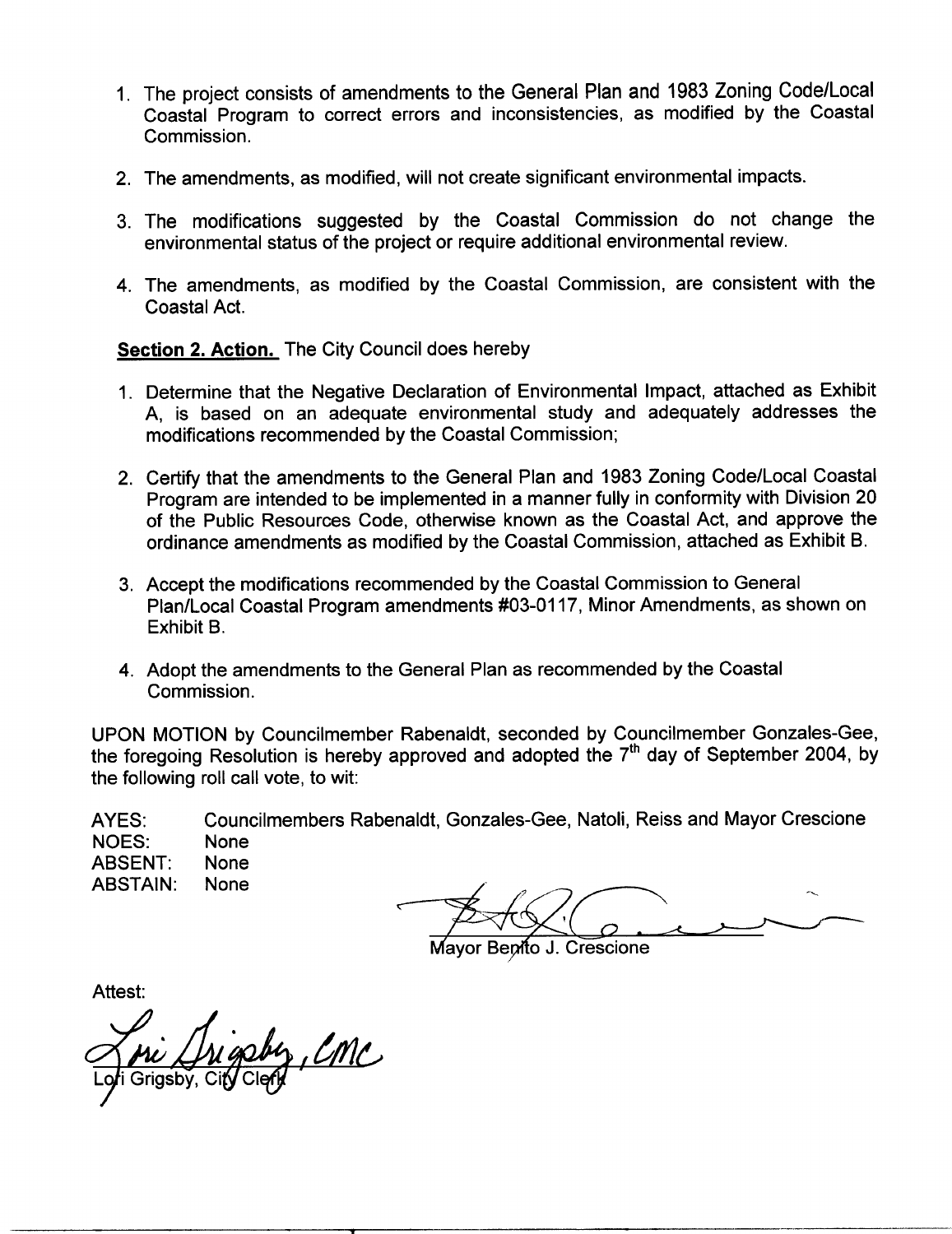Attached: Exhibit A: Negative Declaration  $\mathsf E$ xhibit  $\mathbf B$ : General Plan and Zoning Code amendments as modified by the Coastal Commission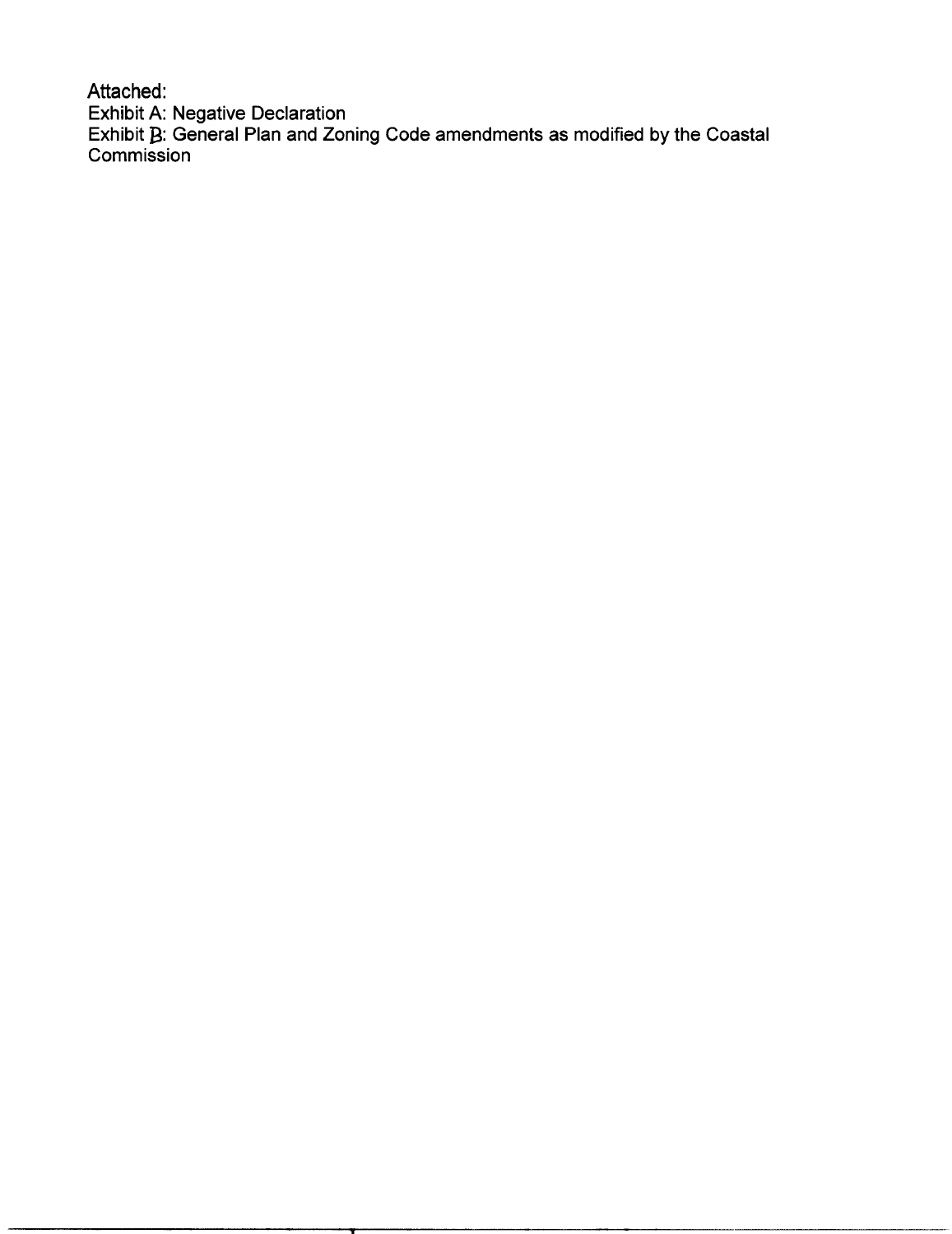# EXHIBIT A NEGATIVE DECLARATION

PROJECT NUMBER: 03-0117

APPLICANT: City Of Pismo Beach

PROJECTION LOCATION: Citywide, Pismo Beach, CA 93449

PROJECT DESCRIPTION: Amendments to the 1998 Zoning Code and to the General Plan, to correct errors, clarify provisions, make minor changes to several sections of the code and General Plan

#### **FINDING**

The City of Pismo Beach has reviewed the above project in accordance with the City of Pismo Beach s rules and procedures for implementation of the California Environmental Quality Act, and has determined that an Environmental Impact Report (EIR) need not be prepared because:

- $[X]$  The proposed project will not have a significant effect on the environment.
- $\mathbf{I}$ Although the proposed project could have a significant effect on the environment, there will not be a significant effect in this case because mitigation measures included in the environmental initial study and hereby made a part of this Negative Declaration have been added to this project

The Initial Study that provides the basis for this determination is attached. A copy will be kept on file at<br>the City of Pismo Beach, Community Development Department, (805) 773-4658.

|                                                   |              | NATICE                | <b>Planning Commission</b> |
|---------------------------------------------------|--------------|-----------------------|----------------------------|
| <b>Judith Lautner</b><br><b>Associate Planner</b> | June 6, 2003 | 30 davs               | tentative: August 12, 2003 |
| DRAFT PREPARED BY:                                | DATE:        | <b>REVIEW PERIOD:</b> | <b>HEARING DATE:</b>       |
|                                                   |              |                       |                            |

NOTICE

The public is invited to comment on the Draft Negative Declaration during the review period. The appropriateness of the Draft Negative Declaration will be reconsidered in light of the comments received

COMMENTS RECEIVED ON DRAFT: YES X NO INITIAL STUDY REVISED YES X NO

Date adopted: January 6, 2004 By: City Council Date certified, with modifications, by Coastal Commission: July 15, 2004 Date certification and modifications accepted by City Council: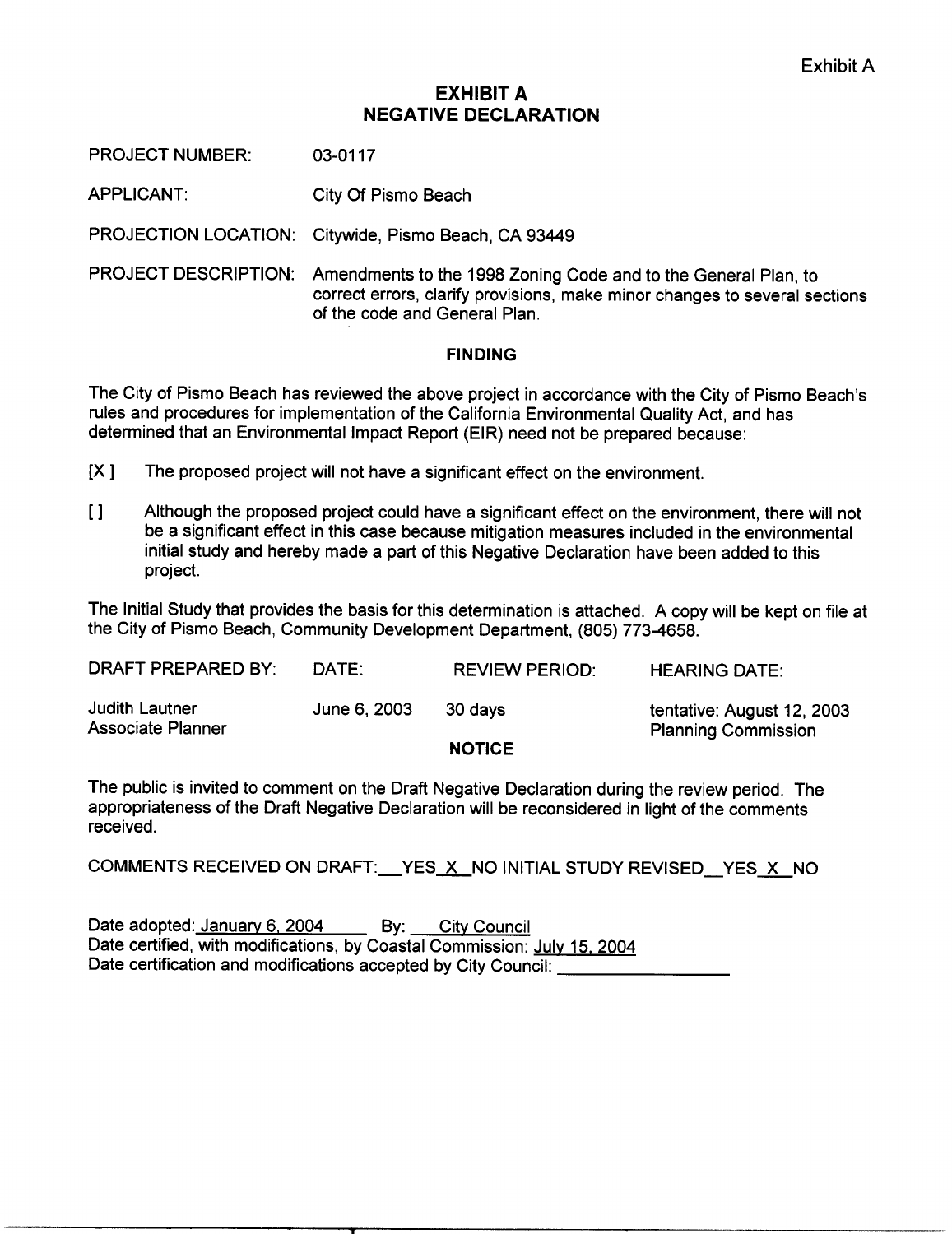# Exhibit B Amendments as modified by Coastal Commission

| KEY:                     |                                             |  |
|--------------------------|---------------------------------------------|--|
| Light italic, underlined | Additions adopted by the City Council       |  |
| <b>Strikeouts</b>        | Deletions adopted by the City Council       |  |
| <b>Bold</b>              | <b>Additions made by Coastal Commission</b> |  |
| Doublo etrikoout         | Deletions made by Coastal Commission        |  |

# General Plan

CO-10 Slopes Over 30% - Permanent Open Space

No buildings or grading shall be permitted on existing natural slopes over  $30\%$ <del>, oxcopt in</del> Slopes Over 30% - Permanent Open Space<br>puildings or grading shall be permitted on existing natural slopes over 30%<del>, oxcept in</del><br>Pieme Heights Planning Area. The areas over 30% shall be retained as permanent<br>is ar private o public or private open space. Building and grading on existing legal lots of record in the Pismo Heights Planning Area that exceed the 30% slope limitation may be approved provided that requests for development are accompanied by engineered plans ensuring structural stability over the life of the residence and the development<br>can be accommodated in accordance with the resource and hazard protection<br>standards of the certified LCP (including but not limited to can be accommodated in accordance with the resource and hazard protection plans ensuring structural stability over the life of the residence and the development<br>can be accommodated in accordance with the resource and hazard protection<br>standards of the certified LCP (including but not l the Pismo Heights Planning Area that exceed the 30% slope limitation may be<br>approved provided that requests for development are accompanied by engineered<br>plans ensuring structural stability over the life of the residence a standards of the certified LCP (including but not limited to the Safety (S-10 – S-15),<br>Conservation (CO-11 – CO-14, CO-31), and Land Use (LU-P-1 – LU-P-10) elements/policies of the General Plan/Local Coastal Plan and the Hazard Protection<br>and View Consideration Overlay Standards of the Zoning Ordinance (Sections 17.078<br>and 17.096)). Grading shall be limited to the minimum amo and 17.096)). Grading shall be limited to the minimum amount necessary to construct the least environmentally damaging alternative for building sites with a slope in excess of 30%. Development shall be directed to the leas and View Consideration Overlay Standards of the Zoning Ordinance (Sections 17.078 the site, taking into account other resource constraints.

Best Management Practices (BMPs) shall be incorporated into the project design in the following progression:

- Is any progression:<br>Site Design BMPs (any project design feature that reduces the generation of<br>pollutants or reduces the alteration of the natural drainage features, such as<br>minimizing impervious surfaces or minimizing gr
- pollutants or requces the alteration or the natural drainage reatures, such as<br>minimizing impervious surfaces or minimizing grading);<br>Source Control BMPs (practices that prevent release of pollutants into areas<br>where they Source Control BMPs (practices that prevent release of pollutants into areas<br>where they may be carried by runoff, such as covering work areas and trash<br>receptacles, practicing good bousekeeping, and minimizing use of irrig minimizing impervious surfaces or minimizing grading);<br>Source Control BMPs (practices that prevent release of pollutants into areas<br>where they may be carried by runoff, such as covering work areas and trash<br>receptacles, pr and garden chemicals): where they may be carried by runoff, such as covering work areas and trash<br>receptacles, practicing good housekeeping, and minimizing use of irrigation<br>and garden chemicals);<br> $\triangleright$  Treatment Control BMPs (a system designe
- Treatment Control BMPs (a system designed to remove pollutants fron<br>including the use of gravity settling, filtration, biological uptake, media<br>adsorption or any other physical, biological, or chemical process). and garden chemicals);<br>
> Treatment Control BMPs (a system designed to remove pollutan<br>
including the use of gravity settling, filtration, biological uptake,<br>
adsorption or any other physical, biological, or chemical proce

Site design and source control BMPs shall be included in all new developments. Where<br>the development poses a threat to water quality due to it size, type of land use or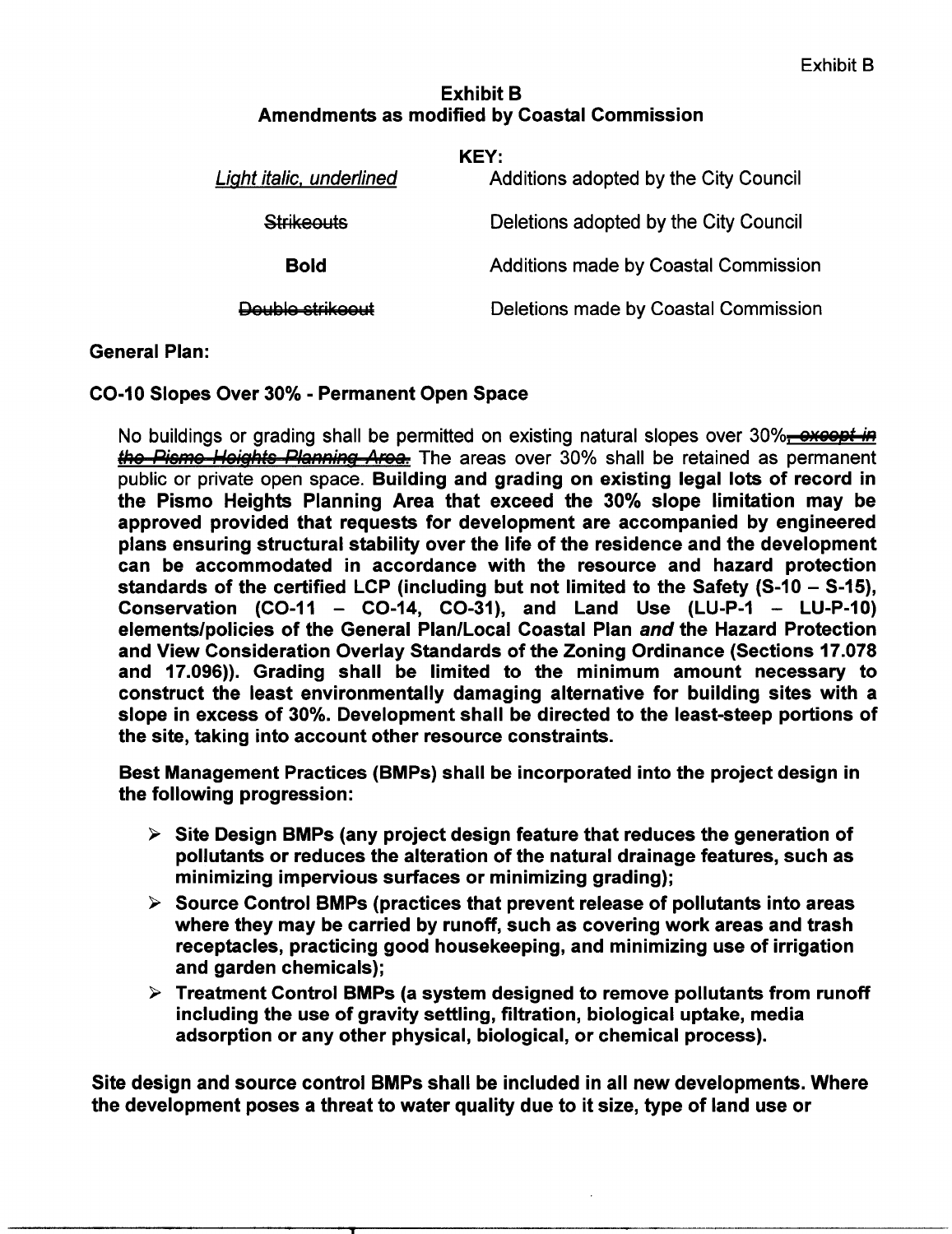Exhibit B

proximity to coastal waters (or proximity to a creek, channel or storm drain system that leads to coastal waters) and the combination of site design and source control BMPs is not sufficient to protect water quality, treatment control BMPs shall be implemented.

not sufficient to protect water quality, treatment control BMPs shall be implemented.<br>Where post-construction treatment controls are required, the BMPs (or suites of BMPs)<br>shall be designed to infiltrate and/or treat the a shall be designed to infiltrate and/or treat the amount of SMPs (or suites of BMPs)<br>shall be designed to infiltrate and/or treat the amount of storm-water runoff produced by<br>all storms up to and including the 85th percenti Where post-construction treatment controls are required, the BMPs (or suites of BMPs)<br>shall be designed to infiltrate and/or treat the amount of storm-water runoff produced by<br>all storms up to and including the 85th percen proximity to coastal waters (or proximity to a creek, channel or storm drain syste<br>leads to coastal waters) and the combination of site design and source control B<br>not sufficient to protect water quality, treatment control ויים<br>uced ł<br>e-bas<br>factor<br>iologi an otenne up to and merdaing are coan percention, and note occurrent counter verally factor<br>BMPs, and/or the 85th percentile, 1-hour storm event, with an appropriate safety factor<br>(i.e., 2 or greater), for flow-based BMPs. Bur-s, and/or the our percentie, 1-noth storm event, while an appropriate safety factor<br>(i.e., 2 or greater), for flow-based BMPs. The term treatment includes physical, biologica<br>and chemical processes such as filtration, and chemical processes such as filtration, the use of bio-swales, detention and retention<br>ponds and adsorption media. The actual type of treatment should be suited to the<br>pollutants generated by the development.

This provision shall not be construed as a guaranteed right to development of the entire<br>lot but rather the minimum necessary to provide a reasonable economic use of the site and to avoid a taking of property. No future subdivisions that result in additional lots and to avoid a taking of property. No future subdivisions that result in addit<br>whose only building sites would be on a greater than 30% in slope or within<br>onvironmentally sensitive babitat. ESHA buffer, riparian areas, fin environmentally sensitive habitat, ESHA buffer, riparian areas, finger canyons, or native chaparral vegetation shall be permitted. This provision shall not be construed as<br>lot but rather the minimum necessary to<br>and to avoid a taking of property. No fut<br>whose only building sites would be on a<br>environmentally sensitive habitat, ESHA<br>chaparral vegetatio ot but rather the minimum nece<br>
and to avoid a taking of propert<br>
whose only building sites would<br>
invironmentally sensitive habit<br>
chaparral vegetation shall be pe<br>
D-2 Building and Site Design<br>
f. Driveway Widths

# **Building and Site Design Criteria**

### f. Driveway Widths

Driveway widths shall be kept narrow in order to retain a pedestrian street scale. Minimum and widths shallbe as set forth in the Zoning Ordinance <sup>a</sup>k

**D-2 Buildin<br>f. Drivew<br>Driveway widt<br>maximum driv<br><del>When redevel</del><br>eliminated to c<br>Circulation Ele** maximum driveway widths shall be as set forth in Table D-1. the Zoning Ordinance.<br>When redevelopment or rehabilitation occurs, existing driveways shall be modified of eliminated to conform to these standards. See also:<br>Cir When redevelopment or rehabilitation occurs, existing driveways shall be modified or **Exalus Widths<br>
Example 15 Anally be kept narrely**<br>
14 Allen Books and the setting<br>
14 Allen Books and the setting<br>
24 Allen Books and the setting<br>
24 Allen Books and the Setting<br>
24 Allen Books and the Setting<br>
24 Allen B

| <b>Number of Parking</b><br><b>Spaces Accessed by</b> | <b>Minimum Width</b> | <b>Maximum Width</b> |
|-------------------------------------------------------|----------------------|----------------------|
| <b>Driveway</b>                                       |                      |                      |
| 2-8                                                   | 12'-0"               | $46 - 0$             |
| $-14$                                                 | 16'-0"               | <u> 18' വ"</u>       |
| 45+                                                   | ייחים                |                      |

Fable D-1<br>Minimum & Maximum Two Way Traffic Driveway Width

\*May be increased to 30' for large commercial shopping complexes.

D-6 Hillside Development